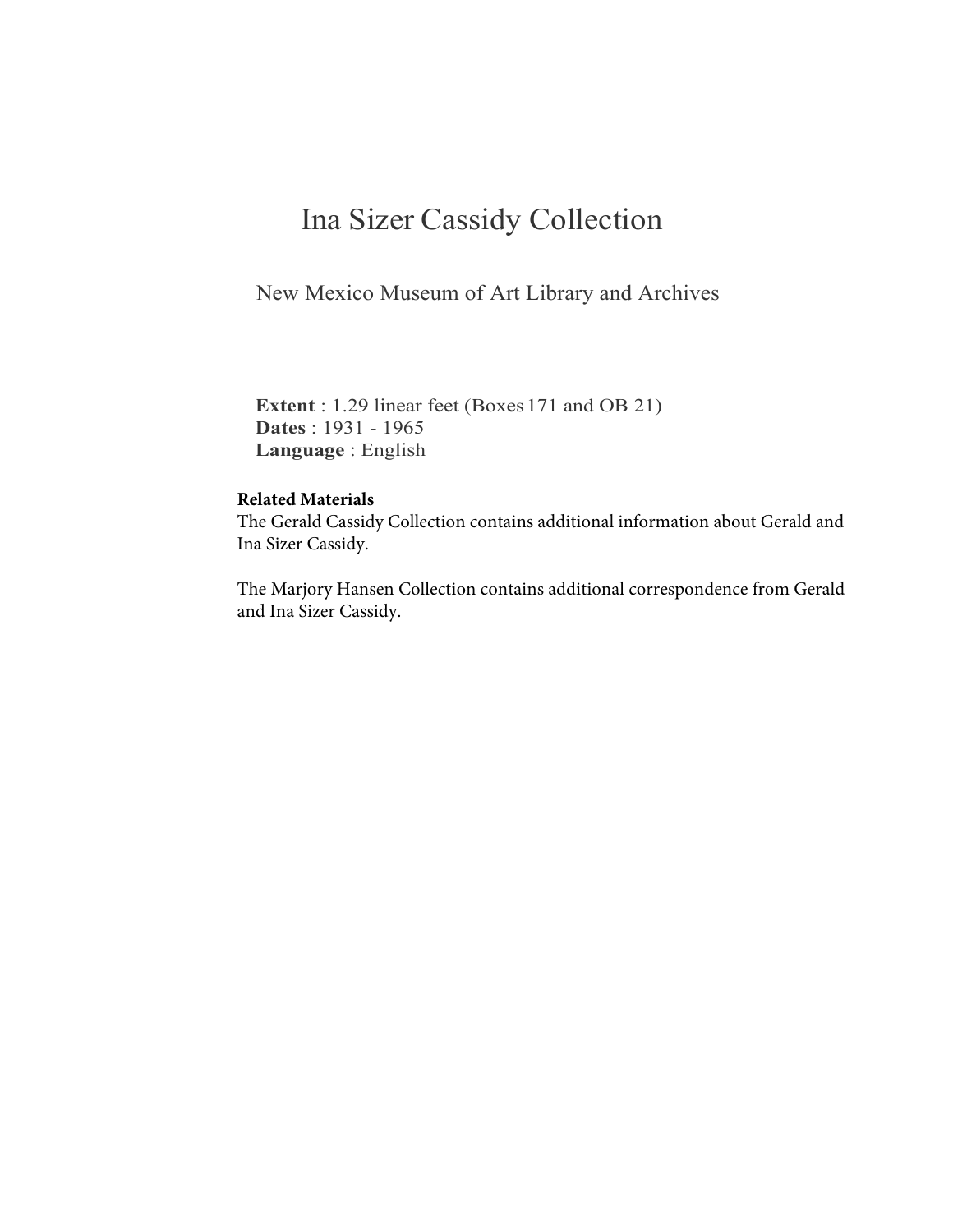#### **Contents**

Section I. Biographic Data and Obituaries

Section II. Activities

A. Articles/Poetry B. Newspaper Clippings: 1950s C. Newspaper Clippings: 1960s

Scrapbook of *New Mexico Magazine* articles by Ina Sizer Cassidy

#### **Biography**

Ina Sizer Cassidy [herein ISC] was born in Bent County, Colorado on Sizer's Ranch along the Purgatoire River. She almost never disclosed her birthdate - March 4, 1869. (She often recalled stories told by her father of Indian raids and cowboys on the Maxwell Land Grant, which adjoined her family's property.) She was educated in Las Animas and Pueblo public schools and by private teachers. She had no formal training in the arts (sculpture and painting.) From 1899 to 1912 Ina Sizer was vice-president of Montrose Orchard Company Denver, where she met Gerald Cassidy. Their mutual interests in his painting and her art and writing led to their marriage and consequent move to Santa Fe in 1912.

Ina Sizer Cassidy was involved with numerous Southwestern cultural institutions. She served as the New Mexico Director of the Federal Writer's Project from 1935-1939. From 1931 to 1960 she wrote a popular monthly column in *New Mexico Magazine* called "Art and Artists." In addition to being a member of the Women's Board of the Museum of New Mexico, she worked at the museum information desk from 1948-1954 and exhibited her sculpture in several exhibitions from 1928-1954. She died at age 96 on September 9, 1965.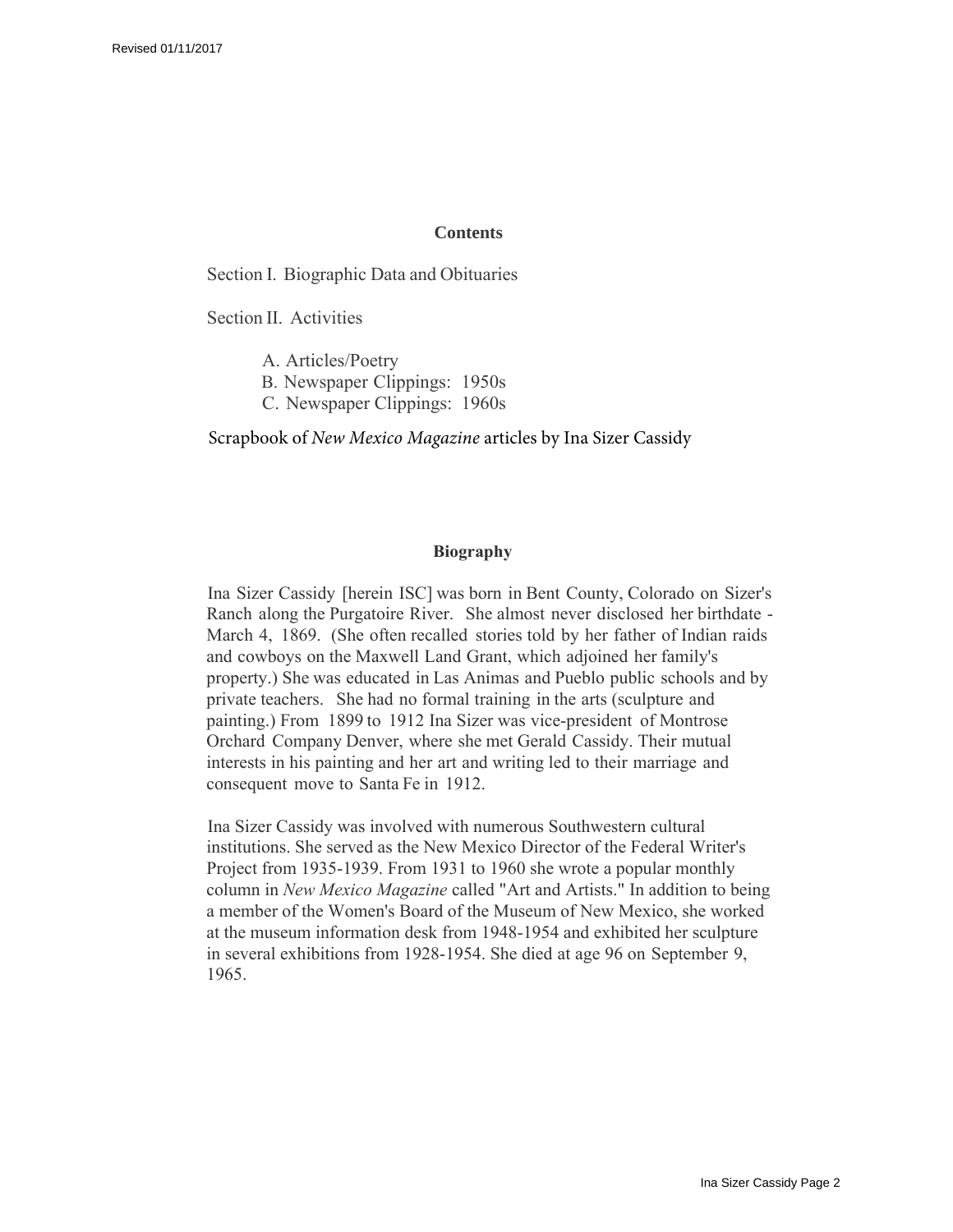Revised 01/11/2017

# Box 171 SECTION I: BIOGRAPHIC DATA/OBITUARIES

| 1.                             | Artist Biographic Form. Dated April 23, 1953.<br>Contains personal data and professional and artistic achievements to that date.                                                         |  |  |
|--------------------------------|------------------------------------------------------------------------------------------------------------------------------------------------------------------------------------------|--|--|
| 2.                             | Autobiography. N.d.<br>Chronologic recital. 1934-1956.                                                                                                                                   |  |  |
| 3.                             | Letter. N.d. ISC to Hester Jones, Curator, Museum of Art. Signed by ISC.<br>Details on her studies, starting when she was 16 years old in Pueblo, Colorado:<br>painting, sculpture, etc. |  |  |
| Biography; encyclopedic.<br>4. |                                                                                                                                                                                          |  |  |
|                                | Attached:<br>clipping from <i>The New Mexican</i> , March 4, 1958. Reports on ISC<br>birthday and her roles as civic leader for over 40 years.                                           |  |  |
|                                | [ISC died on September 9, 1965 after a protracted illness.]                                                                                                                              |  |  |
| 5.                             | Letters.<br>$2 - 25 - 65$ :<br>Mrs. Harold O. Poole, Scottsdale, AZ to<br>Mrs. J.V. Erickson, Santa Fe.<br>Thanking her for letter of concern over ISC<br>condition.                     |  |  |
|                                | $2 - 26 - 65$ :<br>T.M. Pearce [UNM] to Mrs. Erickson.<br>Pleased that ISC was recovering.                                                                                               |  |  |
| 6.                             | Names and addresses of well-wishers for ISC recovery and 96th birthday on 3-4-65.                                                                                                        |  |  |
| 7.                             | Typescript. Obituary [unidentified]. Biographic details. N.d.                                                                                                                            |  |  |
| 8.                             | News clipping. New Mexican. 9-9-65. [ISC], Prominent SF Lady Dies.<br>Box photo of ISC. Discloses that sister Margaret Swartz survives her.                                              |  |  |
|                                | Editorial. New Mexican. 9-12-65. Great Void on Santa Fe Scene.<br>Enumerates ISC activities and organizations.                                                                           |  |  |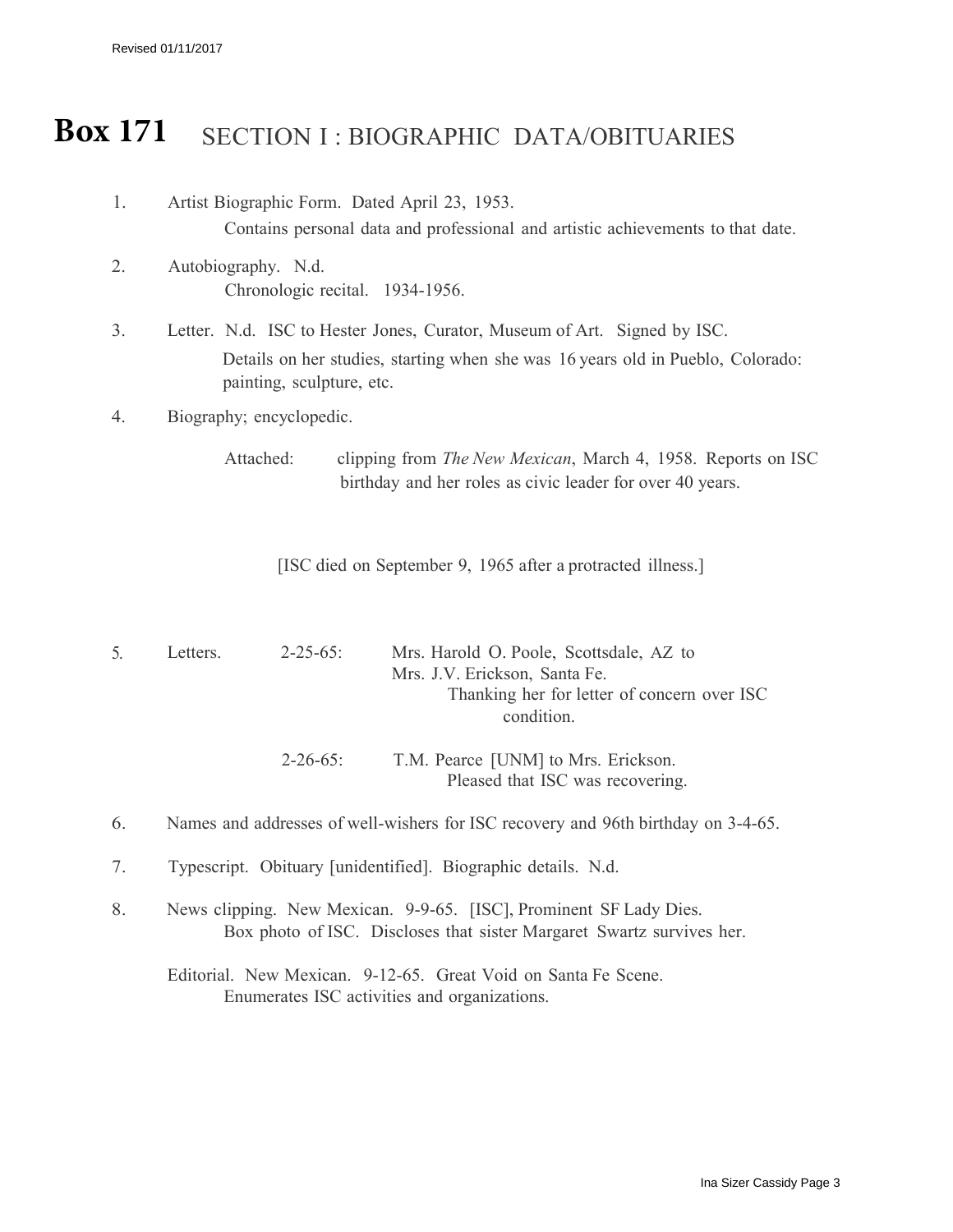# SECTION II : ACTIVITIES

### **A. Articles/Poetry**

- **1.** "Art and Artists of New Mexico." *Santa Fe New Mexican*. February 1934. Column by ISC.
- **2.** Ibid. March 1936. Article: " Art and the People." Illustrated; photocopy. Also Poet's Page. [Edited by ISC.]
- **3.** Ibid. October 1936. Article: " Art in New Mexico." Illustrated; photocopy.
- **4.** Ibid. November 1938. Article: "Indian Artists." Illustrated; photocopy.
- **5.** Poetry. Scraps.
- **6.** By-laws. The Indian Handicraft Society. Also: Article; same title. By ISC.
- **7.** Letter to *The New Mexican*. N.d. By ISC as Chairman of Old Santa Fe Association. Describes festivities in Santa Fe at Christmas season.
- **8.** Magazine. *Trail and Timberline*. No. 942. July/August 1998. Publication of Colorado Mountain Club. Article. Dawn of the West Mural etc. By Gerald A. Caplan. Describes Gerald Cassidy mural [depicted in color], *The Dawn of the West.*
- **9.** Pamphlet. *Santa Fe Scene*. Vol. 1, No. 48. December 13, 1958. Cover: photograph of ISC with her sculpture. From 1931 show in Santa Fe at MFA. Article. [ISC] -Lady of Contrasts. Illustrated. Pgs. 6-9. Photos of ISC dated by her in ink.

Biographic notes accompany photos.

#### **B. Newspaper clippings: 1950s.**

- **10.** New Mexican. 12-21-50: Headline. The Little Fires. Refers to ISC piece in *El Palacio*, and to practice of setting out farolitos at Christmas season.
	- Ditto. 12-9-52: Headline: "Mr. Citizen. What He Thinks." Letter to Editor from ISC. Suggests NM should look to Spain, not Mexico, for its language.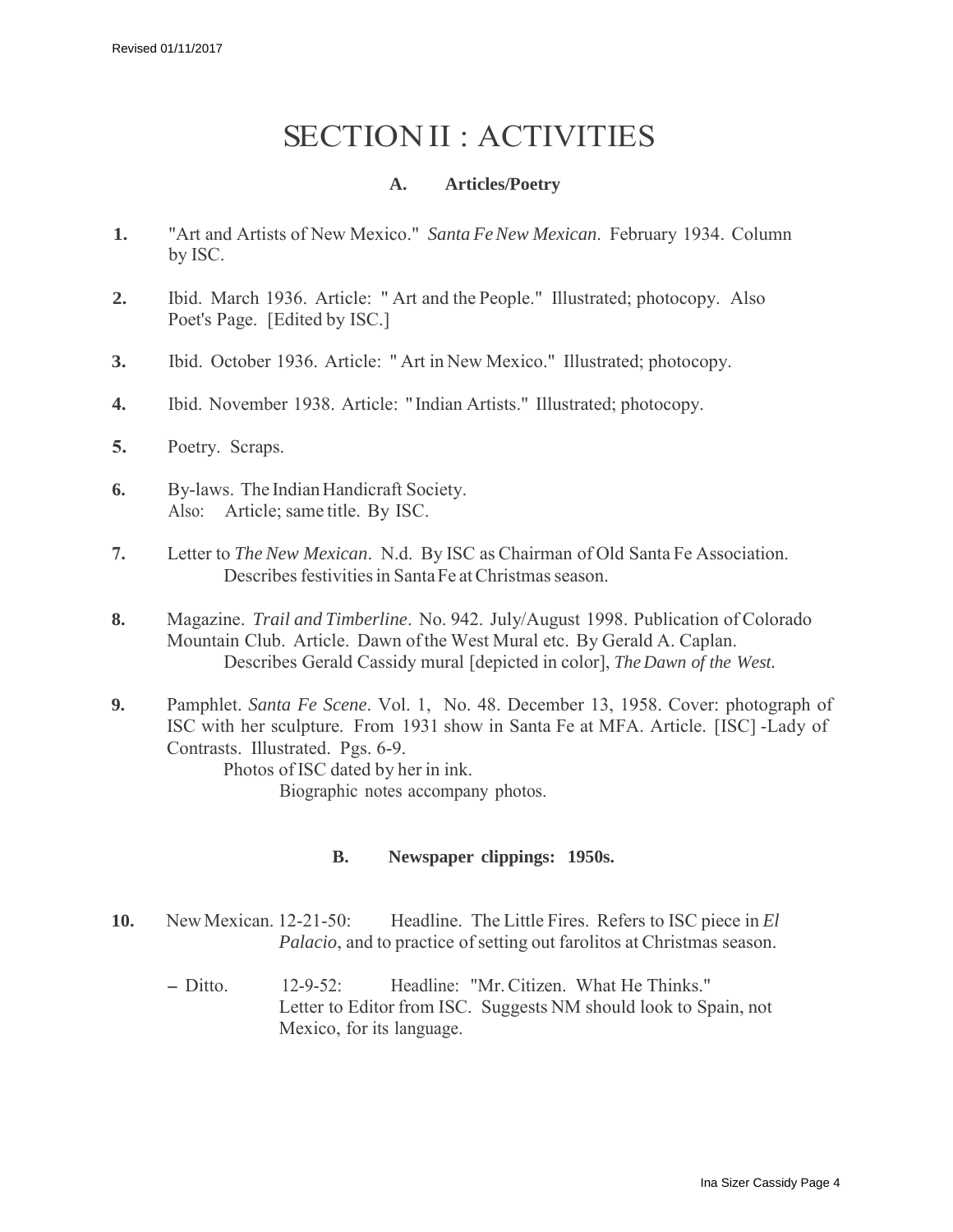$11.$ 

| $-$ Ditto.                        | $3 - 25 - 54$ :  | Announces ISC leaving post at Information Desk of<br>Museum.                                                                                                                                                                                        |  |  |
|-----------------------------------|------------------|-----------------------------------------------------------------------------------------------------------------------------------------------------------------------------------------------------------------------------------------------------|--|--|
| $-$ Albuquerque Tribune. 9-12-55: |                  | Headline. "Santa Fe Dropping Into Art World<br>Background," quoting ISC.                                                                                                                                                                            |  |  |
| $-$ Ditto:                        | $10 - 22 - 55$ : | Photograph of ISC and others.                                                                                                                                                                                                                       |  |  |
|                                   |                  | - New Mexican. Four clippings. 1952-1954:<br>Reports on awards to ISC from N.M.<br>Press Association.                                                                                                                                               |  |  |
| $-Ditto.$                         | $7 - 7 - 53$ :   | Sets forth poem by ISC that won first prize in May<br>1952 at annual contest of NM Federation of Press Women.                                                                                                                                       |  |  |
| $-Ditto.$                         | $6 - 27 - 54$ :  | Reports on award by NM Foundation etc. of first prize to<br>ISC for her article on Hiroshima Art Exchange which<br>appeared in N.M Magazine in late 1953. Photo of ISC.                                                                             |  |  |
| (Continuation.)                   |                  |                                                                                                                                                                                                                                                     |  |  |
| $-$ Albuquerque Journal:          |                  | Headline. "Press Women Present Zia Award<br>$7 - 8 - 56$ :<br>to $[ISC]$ ."<br>Photo of subject [indistinct].                                                                                                                                       |  |  |
| $-$ New Mexican. 7-8-56:          |                  | [Same topic.] Same photograph. [Clear.]                                                                                                                                                                                                             |  |  |
| - Las Vegas Daily Optic.          |                  | $7 - 9 - 56$ :<br>[Same topic.]                                                                                                                                                                                                                     |  |  |
| - Albuquerque Journal.            |                  | $8 - 3 - 56$ :<br>Headline. "Noted Santa Fe Literary Figure<br>wears Gracefully Mantles Bestowed<br>on Her."<br>Extended biographic sketch of ISC.<br>Box photo of ISC.<br>Also extract of above article. Typewritten.<br>From Albuquerque Journal. |  |  |
| $-$ New Mexican. N.d.             |                  |                                                                                                                                                                                                                                                     |  |  |
| $-$ Ibid.                         | $1 - 23 - 57$ :  | Extended biographic sketch of ISC. Photo of her.                                                                                                                                                                                                    |  |  |
|                                   |                  | Photograph of ISC and others, described as                                                                                                                                                                                                          |  |  |
| $-$ Ibid.                         | $3 - 3 - 57$ :   | "Prominent New Mexicans."                                                                                                                                                                                                                           |  |  |
|                                   |                  | [First page missing.] Reports ISC 87th birthday.<br>Photograph of ISC seated in front of framed picture<br>[indistinct] of one of her paintings.                                                                                                    |  |  |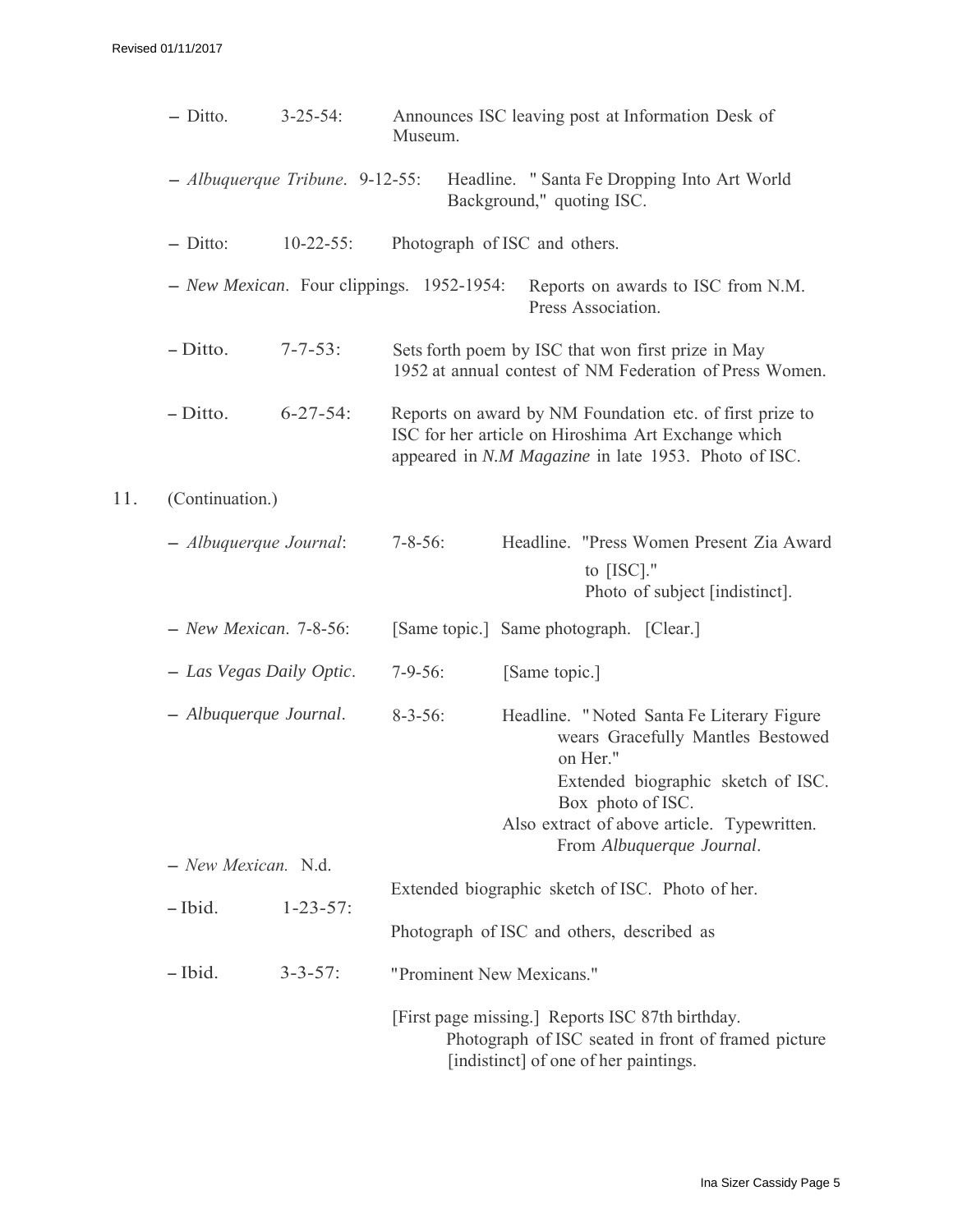### c. **Newspaper clippings. 1960s.**

| 12. | $-$ New Mexican. | $7 - 14 - 63$ : | Headline. "House of [St.] Luke Tea Honors<br>Mrs. $[ISC]$ ."<br>Photographs of ISC and others at silver tea<br>event.                                                           |
|-----|------------------|-----------------|---------------------------------------------------------------------------------------------------------------------------------------------------------------------------------|
|     | $-$ Ibid.        | $12 - 8 - 63$ : | Headline. "Taylor Presents Copy of 'The American West'<br>to Mrs. [ISC], Widow of Artist Cassidy."<br>Photograph of ISC and James Taylor Forrest<br>[Director, MNM].            |
|     | $-$ Ibid.        | $3 - 1 - 64$ :  | Headline. "Historian and Folklorist [ISC] Approaches<br>Anniversary etc. Will Be Ninety-Five."<br>Photograph of ISC [file photo] seated in front of<br>one of her works of art. |
|     | - Ibid.          | $3 - 8 - 64$ :  | Photograph of ISC blowing out birthday candles on her<br>home baked cake.                                                                                                       |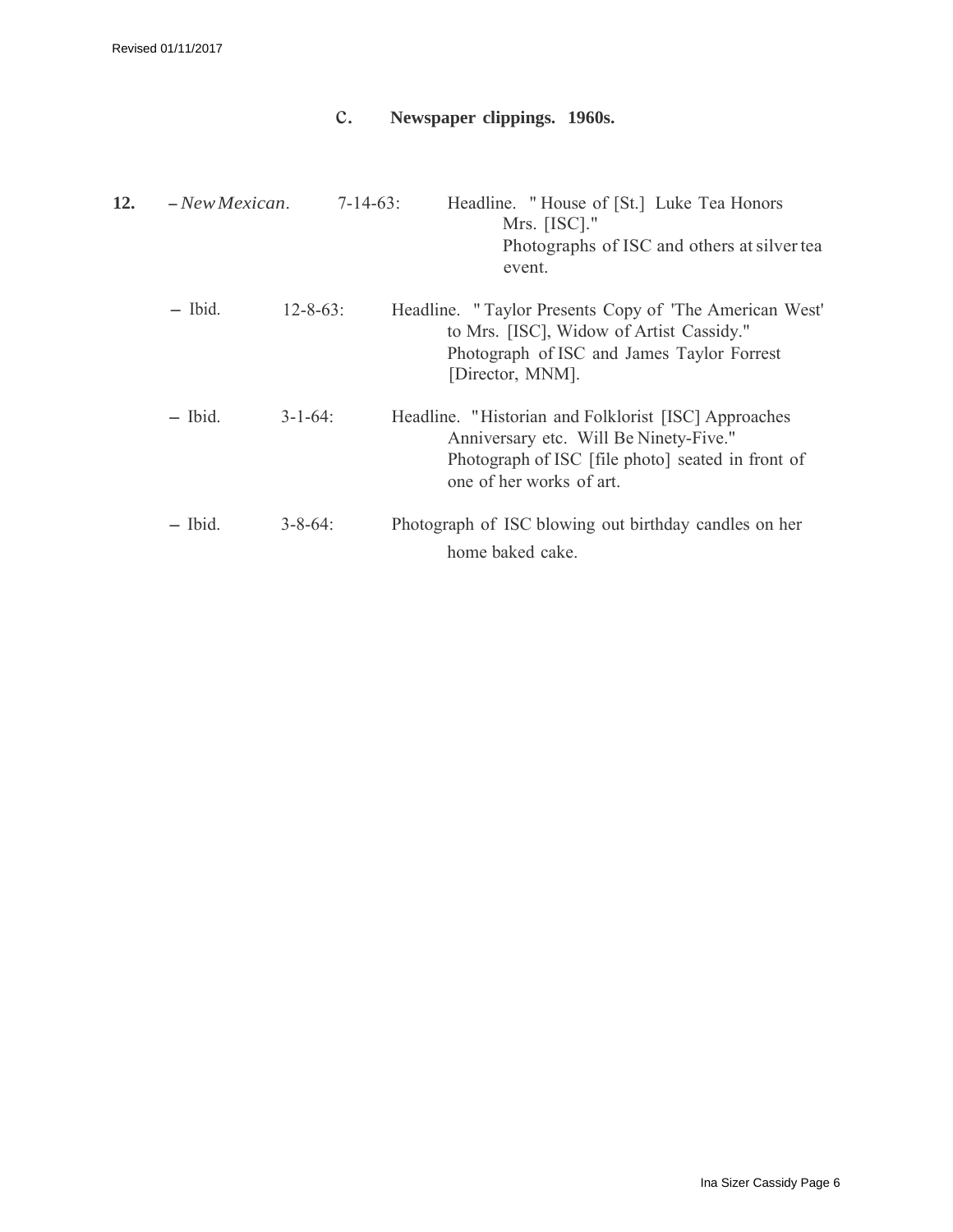# **OB 21**

### SCRAPBOOK CONTAINING CLIPPINGS FROM *NEW MEXICO MAGAZINE* OF ART PAGE "ART AND ARTISTS OF NEW MEXICO" WRITTEN BY INA SIZER CASSIDY, 1931- 1941

| P. 1 Sept. 1931: | <b>Howard Ashman Patterson</b><br><b>Sheldon Parsons</b>                          |                                                                                |           |  |  |
|------------------|-----------------------------------------------------------------------------------|--------------------------------------------------------------------------------|-----------|--|--|
| P. 2 Oct. 1931:  | Carlos Vierra<br>Raymond Jonson                                                   |                                                                                |           |  |  |
| P. 3 Nov. 1931:  | John Sloan<br><b>Gerald Cassidy</b>                                               |                                                                                |           |  |  |
| P. 4 Dec. 1931:  | Olive Rush<br>Albert H. Schmidt                                                   |                                                                                |           |  |  |
| P. 5 Jan. 1932:  | Datus Myers<br><b>Fremont Ellis</b>                                               |                                                                                |           |  |  |
| P. 6. Feb. 1932: | Jozef Bakos<br><b>Will Shuster</b>                                                |                                                                                |           |  |  |
| P. 7. Mar. 1932: | Eugenie Shonnard<br>William Penhallow Henderson                                   |                                                                                |           |  |  |
| P. 8. Apr. 1932: | <b>Andrew Dasburg</b><br>Theodora Van Soelen                                      |                                                                                |           |  |  |
| P. 9 May 1932:   | Allan Clark<br><b>Randall Davey</b>                                               |                                                                                |           |  |  |
| P. 10 June 1932: | The First Four Artists in Taos-<br>(History of founding of Taos art colony)       | J.H. Sharp<br>E.L. Blumenschein<br><b>Bert Phillips</b><br><b>Irving Couse</b> |           |  |  |
| P. 11 July 1932: | E.L. Blumenschein<br><b>Bert Phillips</b>                                         |                                                                                |           |  |  |
| P. 12 Aug. 1932: | J.H. Sharp<br><b>Irving Couse</b>                                                 |                                                                                |           |  |  |
| P. 13 Oct. 1932: | B.J.O. Nordfeldt<br><b>Gustave Baumann</b>                                        |                                                                                |           |  |  |
| P. 14 Dec. 1932: | Victor Higgins<br><b>Herbert Dunton</b>                                           |                                                                                |           |  |  |
| P. 15 Jan. 1933: | O.E. Berninghaus<br>Walter Ufer (much more material than we found before!)        |                                                                                |           |  |  |
| P. 16 Feb. 1933: | E. Martin Hennings<br>Ward Lockwood                                               |                                                                                |           |  |  |
| P. 17 Mar. 1933: | "Old World" Painters in Taos - John Young-Hunter<br>Dorothy Brett<br>Leon Gaspard | Nicolai Fechin                                                                 | Ina Sizer |  |  |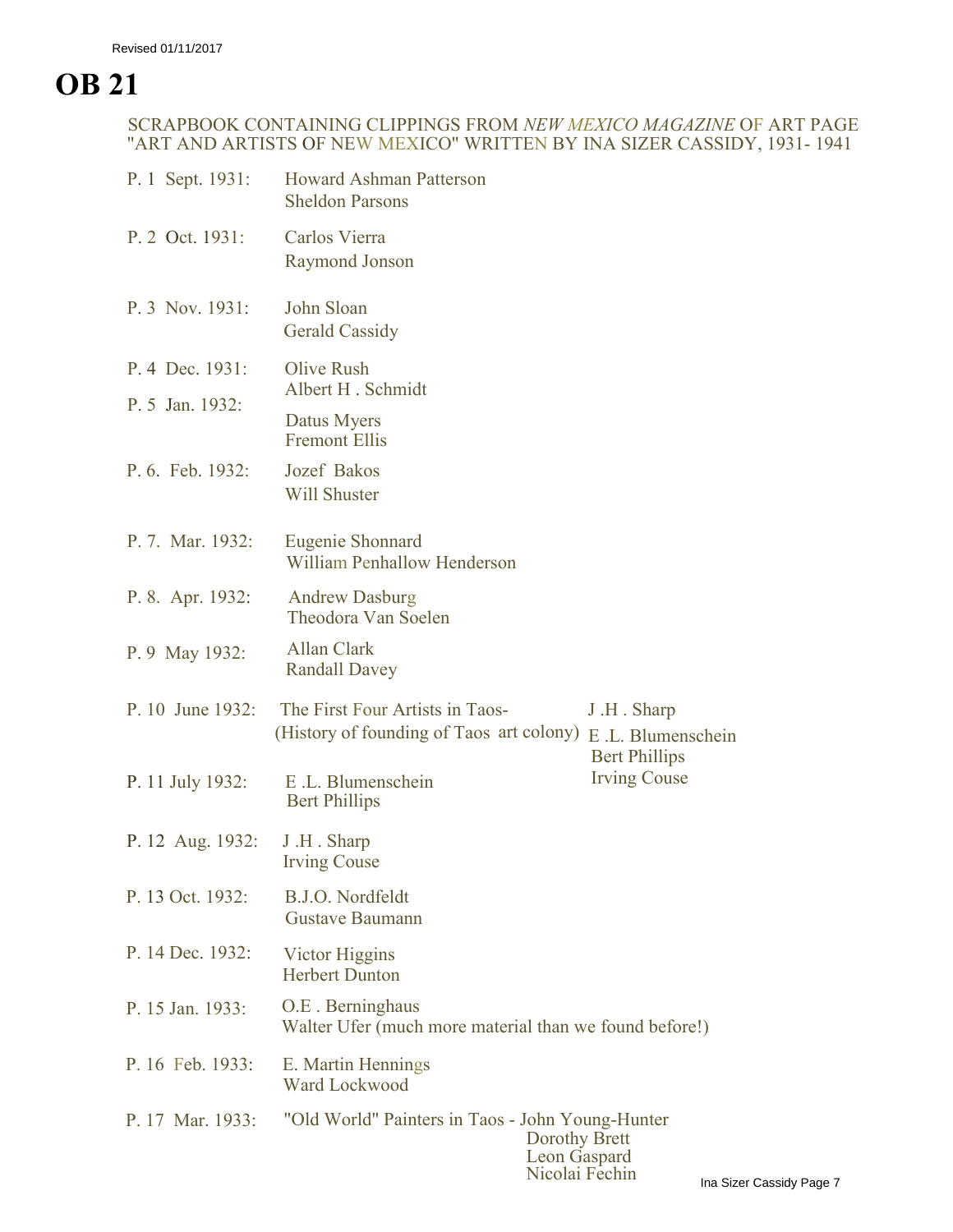| P. 18 Apr. 1933:   | <b>Gustave Hildebrand</b><br>Joseph Fleck                                                                                                                                 |
|--------------------|---------------------------------------------------------------------------------------------------------------------------------------------------------------------------|
| P. 19 July 1933 :  | <b>Clare Dieman</b>                                                                                                                                                       |
| P. 20 Aug. 1933:   | Pictographs & Petroglyphs                                                                                                                                                 |
| P. 21 Sept. 1933 : | Pueblo Indian Art                                                                                                                                                         |
| P. 22 Nov. 1933:   | Tonita Pena                                                                                                                                                               |
|                    | Julian Martinez                                                                                                                                                           |
| P. 23 Oct. 1933 :  | Other Indian artists                                                                                                                                                      |
|                    | P. 24 Dec. 1933: Velino Shije (Mah-Pi-Wi)<br>Ricardo Martinez (Opau-Mu-Nu)                                                                                                |
| P. 25 Jan. 1934 :  | <b>Fred Kabotie</b>                                                                                                                                                       |
| P. 26 Feb. 1934 :  | Indian murals                                                                                                                                                             |
| $P. 27$ (undated): | Carmen Espinosa-Interior Decoration                                                                                                                                       |
|                    | Pp. 28 & 29 Apr. 1934 : New Mexico in First National Folk Festival                                                                                                        |
| P. 30 May 1934:    | Louis Gonzales (Wa-Peen)                                                                                                                                                  |
| P. 31 June 1934 :  | Frank G. Applegate (should be included in "Era of Statehood" show)                                                                                                        |
| P. 32 July 1934 :  | Waldo Mootzka, Hopi                                                                                                                                                       |
| P. 33 Aug. 1934:   | Warren E. Rollins                                                                                                                                                         |
| P. 34 Sept. 1934 : | Emil Bisttram                                                                                                                                                             |
| P. 35 Oct. 1934:   | <b>Russell Cowles</b>                                                                                                                                                     |
| P. 36 undated :    | Quoyevama (Hopi)                                                                                                                                                          |
| P.37 Dec. 1934 :   | Howard Coluzzi                                                                                                                                                            |
| P. 38 Jan. 1935 :  | Robert P. Walker                                                                                                                                                          |
| P. 39 Feb. 1935:   | William Emmett Burk (faculty UNM)                                                                                                                                         |
| P. 40 Mar. 1935:   | <b>Russell Cheney</b>                                                                                                                                                     |
| P. 41 Apr. 1935 :  | Olive Rush                                                                                                                                                                |
| P. 42 May 1935 :   | "The Rio Grande Painters" - group incl. Chas. Barrows, Eleanor<br>Cowles, Anne Stockton, Janes Morris, Gina Schnaufer, Paul Lantz, E.<br>Boyd Van Cleave, and Cady Wells. |
| P. 43 June 1935 :  | PWA, featuring Manville Chapman murals in Raton                                                                                                                           |
| P. 44 July 1935 :  | "An Adventure in the Arts"-Eidolon                                                                                                                                        |
| P. 45 Aug. 1935:   | "The Museum of Art"                                                                                                                                                       |
| P. 46 Sept. 1935:  | Willard Nash                                                                                                                                                              |